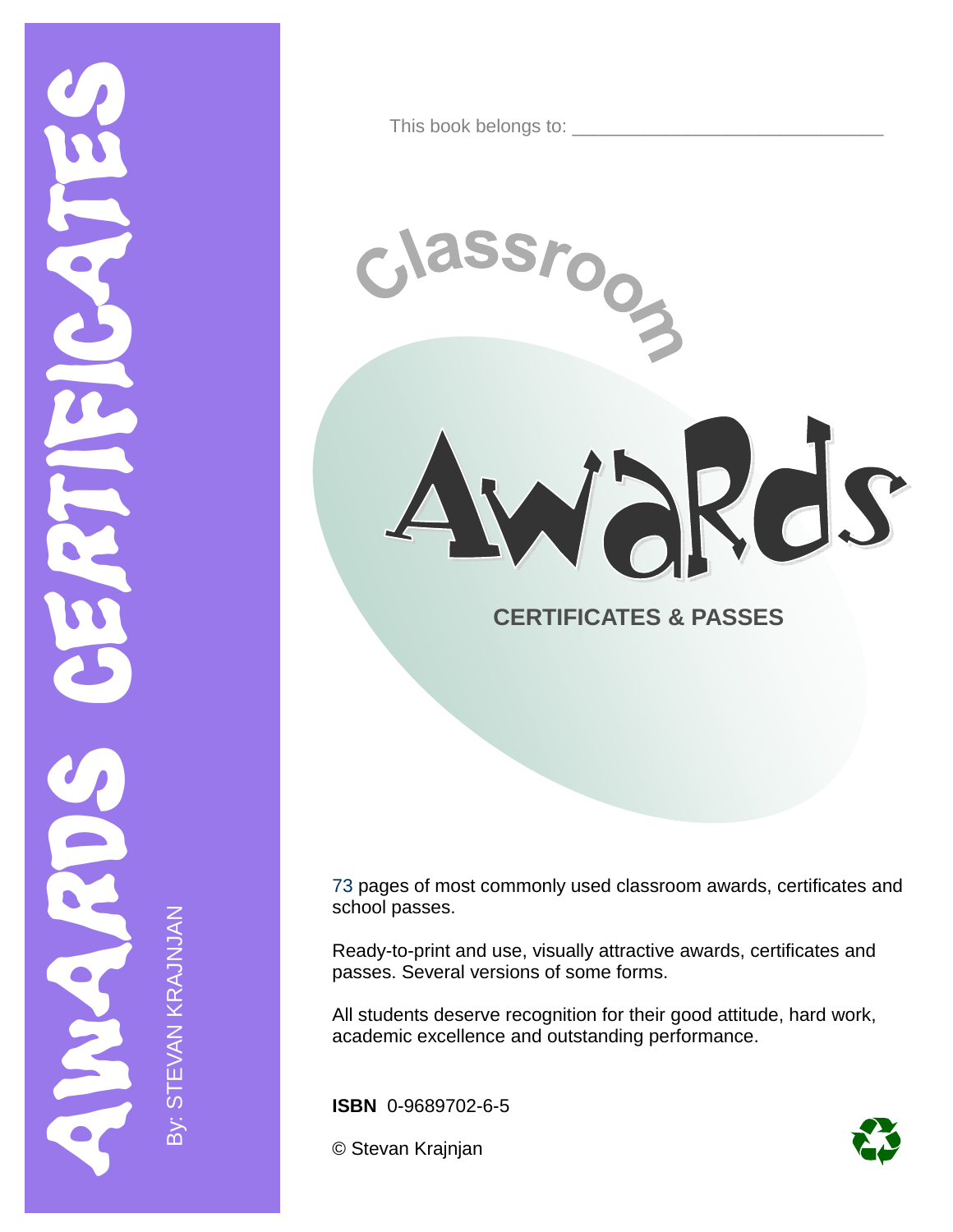# **Table of Contents**

|                                                                                                                        | $i - ii$ |
|------------------------------------------------------------------------------------------------------------------------|----------|
|                                                                                                                        | 1        |
|                                                                                                                        | $2 - 5$  |
|                                                                                                                        | $6 - 7$  |
|                                                                                                                        | 8        |
|                                                                                                                        | 9        |
|                                                                                                                        | 10       |
|                                                                                                                        | 11       |
|                                                                                                                        | 12       |
|                                                                                                                        | 13       |
|                                                                                                                        | 14       |
| Perfect Attendance Award <b>Machinery Machinery Machinery Advisors</b> Machinery Machinery Machinery Machinery Machine | 15       |
|                                                                                                                        | 16       |
|                                                                                                                        | 17       |
|                                                                                                                        | 18       |
|                                                                                                                        | 19       |
|                                                                                                                        | 20       |
|                                                                                                                        | 21       |
|                                                                                                                        | 22       |
|                                                                                                                        | 23       |
|                                                                                                                        | 24       |
|                                                                                                                        | 25       |
|                                                                                                                        | 26       |
|                                                                                                                        | 27       |
|                                                                                                                        | 28       |
|                                                                                                                        | 29       |
|                                                                                                                        | 30       |
|                                                                                                                        | 31       |
|                                                                                                                        | 32       |
|                                                                                                                        | 33       |
|                                                                                                                        | 34       |
|                                                                                                                        | 35       |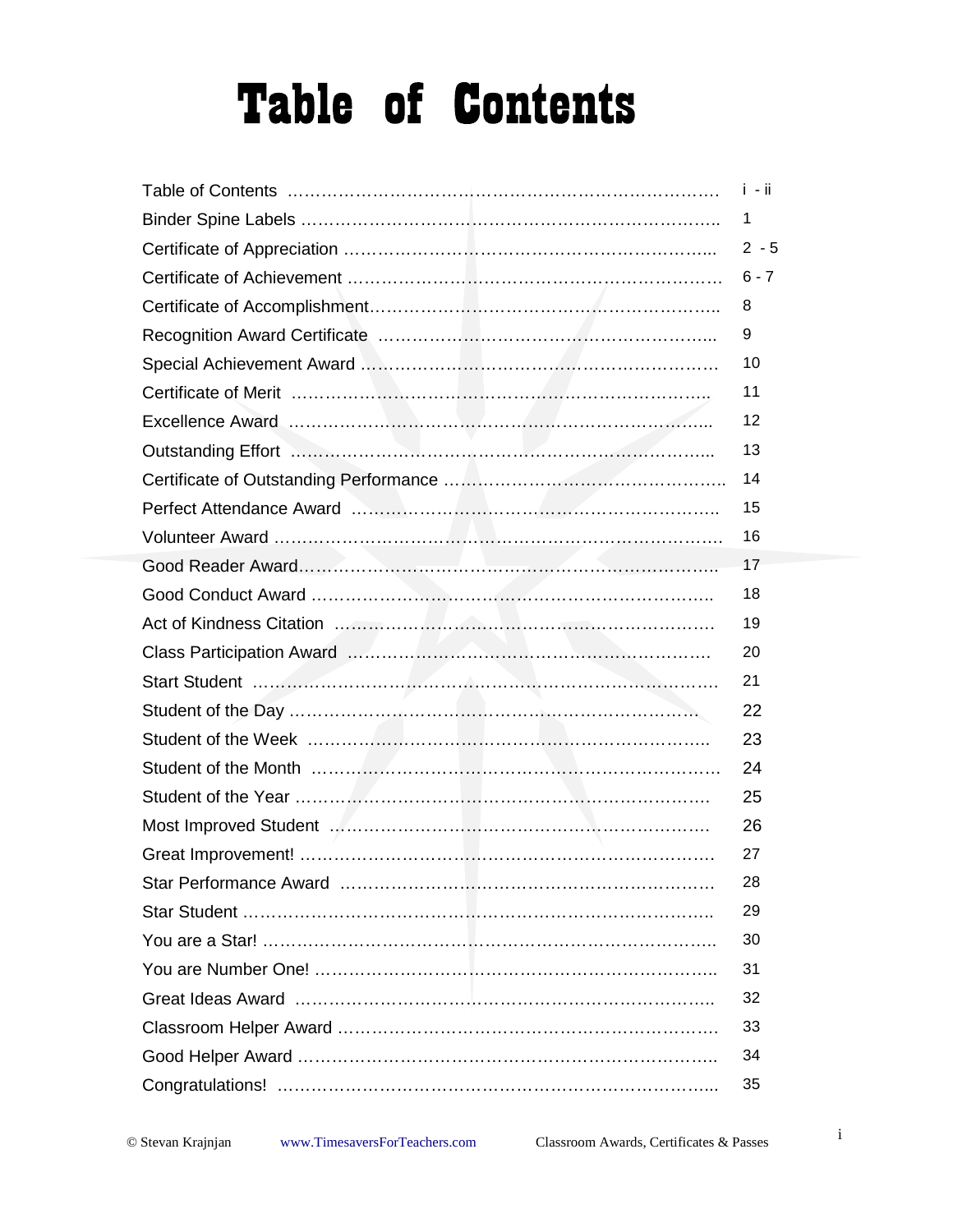#### **TABLE OF CONTENTS** (continued)

|                                                                                                                                                                                                                                      | 36        |
|--------------------------------------------------------------------------------------------------------------------------------------------------------------------------------------------------------------------------------------|-----------|
|                                                                                                                                                                                                                                      | 37        |
|                                                                                                                                                                                                                                      | 38        |
|                                                                                                                                                                                                                                      | 39        |
|                                                                                                                                                                                                                                      | 40        |
|                                                                                                                                                                                                                                      | 41        |
|                                                                                                                                                                                                                                      | 42        |
|                                                                                                                                                                                                                                      | 43        |
|                                                                                                                                                                                                                                      | 44        |
|                                                                                                                                                                                                                                      | 45        |
|                                                                                                                                                                                                                                      | 46        |
|                                                                                                                                                                                                                                      | 47        |
|                                                                                                                                                                                                                                      | 48        |
|                                                                                                                                                                                                                                      | 49        |
|                                                                                                                                                                                                                                      | 50        |
|                                                                                                                                                                                                                                      | 51        |
| Thank You notes <b>Manual Accord Contract Contract Accord Contract Contract Contract Contract Contract Contract Contract Contract Contract Contract Contract Contract Contract Contract Contract Contract Contract Contract Cont</b> | $52 - 53$ |
|                                                                                                                                                                                                                                      | 54        |
|                                                                                                                                                                                                                                      | 55        |

#### **SCHOOL PASSES**

| 56        |
|-----------|
| $57 - 58$ |
| 59        |
| 60        |
| 61        |
| 62        |
| 63        |
| 64        |
| 65        |
| 66        |
| 67        |
| 68        |
| 69        |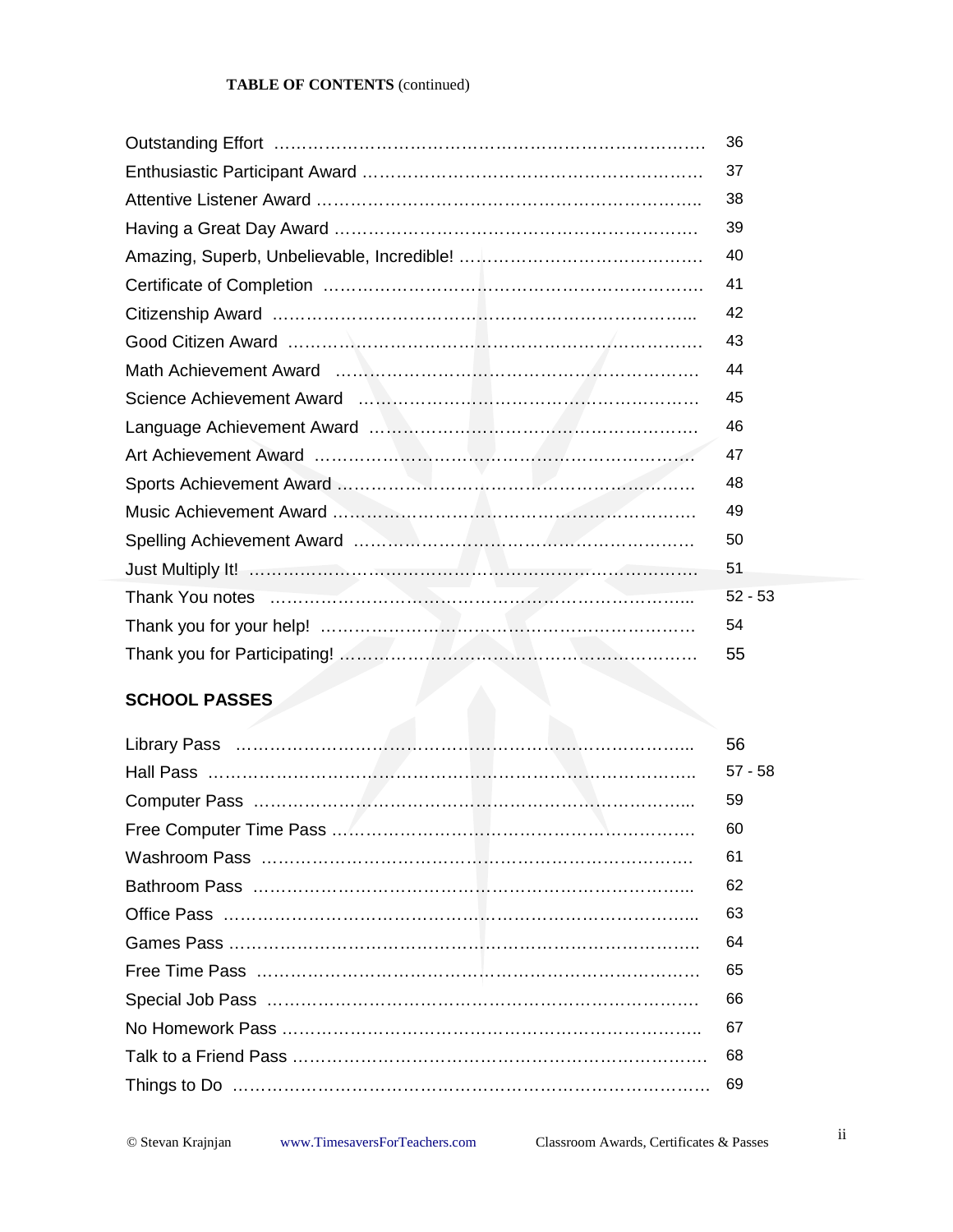#### **BINDER SPINE LABELS**



## Classroom Awards, Certificates & Passes **CLASSROOM AWARDS, CERTIFICATES & PASSES** Awards Certificates Passes Awards Certificates Passes [Awards Certificates Passes](http://www.timesaversforteachers.com/classroom-awards)  Awards Certificates Passes ERST E SA ST **CERTIFICATES** H U)  $\Box$ TI<br>U m n **SCCCT WATER**